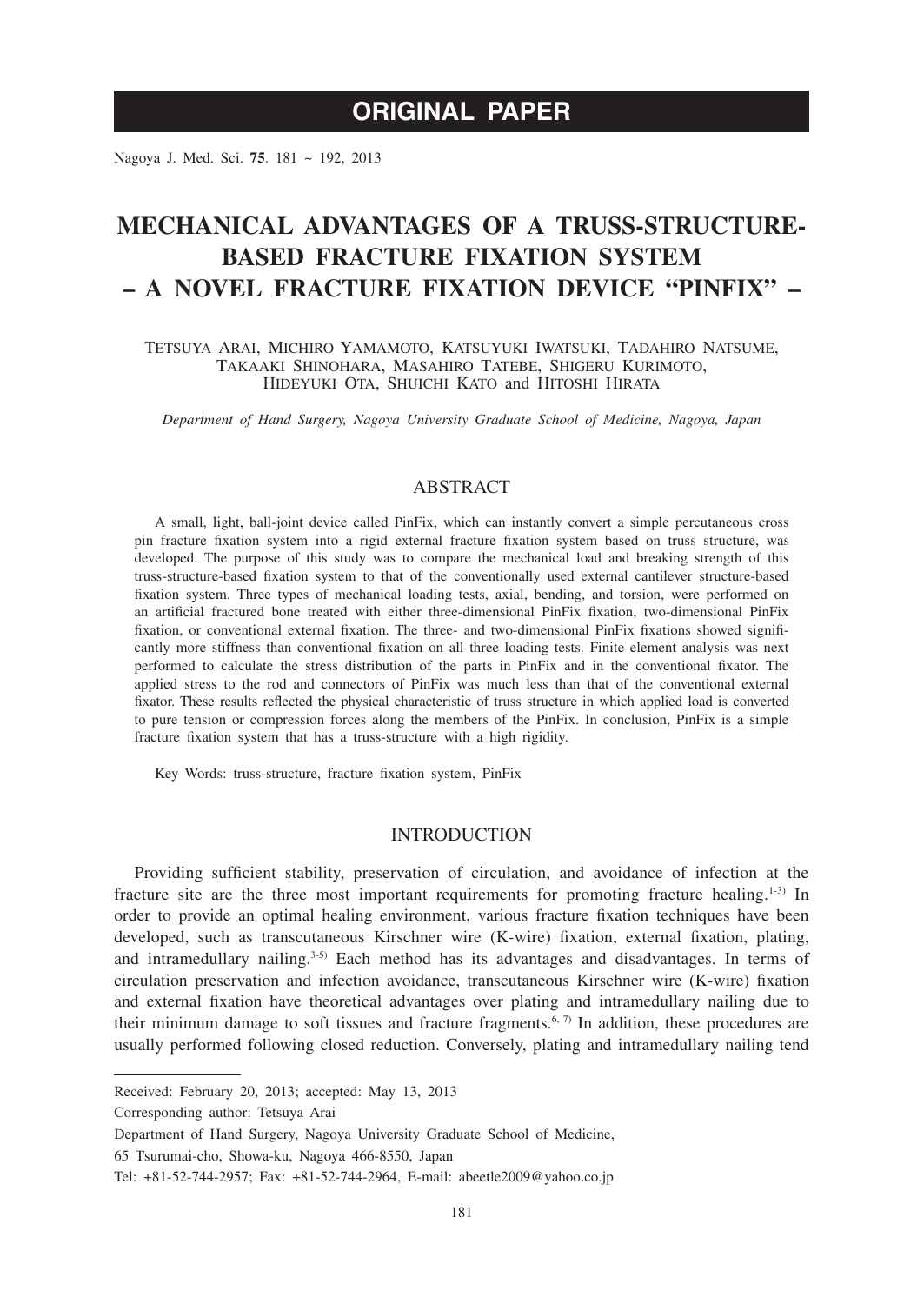to be more harmful to the fracture site, but they generally allow more precise reduction, provide better stability, and allow patients more freedom of daily activity during fracture healing. $8-10$ )

Percutaneous K-wire fixation is a cost-effective procedure that does not require any special devices for implementation. It is also technically less demanding and is highly versatile in terms of its range of application.11) However, fixation provided by K-wires alone is less secure and carries significantly higher risk of loss of reduction than other techniques even when applied to fractures in the upper extremities.12) External fixation can generally provide much higher stability at the fracture site than K-wire fixation.<sup>13-15)</sup> Connections between the external fixation device and its screws are located outside of the body. Because of the much longer lever arms compared to those of internal fixation devices, a huge moment of force develops around them. Therefore, all of the components have to be rigidly fixed so that the fixator system can keep its shape. This makes the external fixator a heavy, cumbersome, and less versatile device. As a result, most external fixators are designed for a specific site or a specific type of fracture and are supplied with special jigs for assembly. External fixator devices use a cantilever structure, and they are only supported on one side with screws that project horizontally in space.<sup>16)</sup> These factors make the external fixation devices more expensive and more technically demanding compared to K-wire fixation.

In architecture, bridges are designed and constructed using cantilever methods. To ameliorate the moment around the connections and to make them more robust against cyclic drifts, the use of diagonal support frames and sway braces is highly recommended.17) The X-bracing system is one of the easiest methods to transfer lateral loads in buildings.18) Cross-bracing systems, with or without friction dampers, are believed to be fundamental for the seismic response.<sup>19)</sup> Therefore, cantilevered bridges in architecture are seldom completed as true cantilevers but are instead completed as truss bridges.<sup>17)</sup> A truss is a structure comprising one or more triangular units constructed with straight members whose ends are connected at joints, referred to as nodes, $2^{0}$ and external forces act only at the nodes and result in forces on the members that are either tensile or compressive, resulting in exclusion of moment.<sup>21, 22)</sup>

We have developed a novel ball-joint device named the PinFix that instantly converts a simple crossed K-wire fixation system into a robust external fixation system by constructing a truss structure.

The purpose of this study was to compare the mechanical load and breaking strength of the fracture fixation of PinFix to those of the conventional cantilever external fixator using an artificial bone model and finite element analysis.

# MATERIALS AND METHODS

#### *Mechanical loading tests*

The PinFix is a plastic ball-joint weighing 2.9 g that can connect pins  $(61.6-2.4 \text{ mm})$  with rods (ø3 mm) at any desired angle to form a truss-structure-based fracture fixation system. As shown in Fig. 1(a-e), the pins are inserted in a crisscross fashion across the fracture site. This is a universal system that can be used to construct either two- or three-dimensional fixations in any configuration.

A 30 radius sawbone with a cancellous inner core and a foam cortical shell (26 cm long, 5.5-mm canal diameter; Model #1027, Pacific Research Laboratories, Inc., Vashon, WA, USA) was prepared for axial and bending load testing. The proximal radial shaft of each specimen was potted with a metallic adapter, leaving approximately 10 cm of the radius exposed. For the axial and bending load testing, an oscillating saw was used to create a transverse osteotomy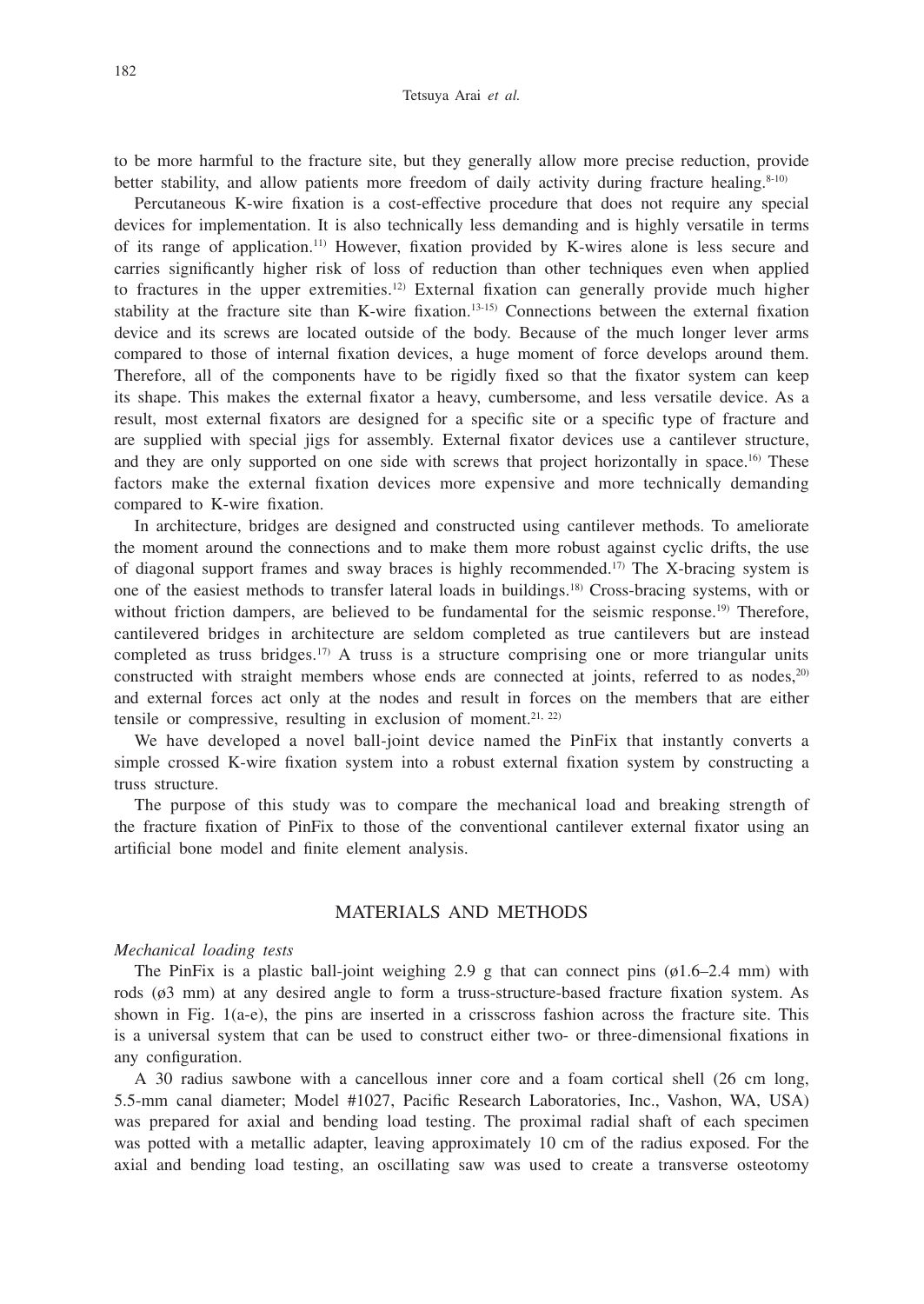

**Fig. 1(a, b, c, d, e)** Mechanism of the PinFix. The PinFix is a plastic ball-joint weighing 2.9 g that can connect pins (ø1.6–2.4 mm) with rods (ø3 mm) at any desired angle to form a truss-structure-based fracture fixation system.  $\mathbf{a}^{\prime}$  is the view from above.  $\mathbf{b}^{\prime}$  is the view from below.  $\mathbf{c}^{\prime}$  is the view from the side. The pins are inserted across the fracture site in a crisscross fashion. This is a universal system that can construct either two- or three-dimensional fixations in any configuration. The assembly is infinite (*d* and *e*)

3 mm proximal to the styloid process. A 3-mm fracture gap was created by making a second transverse osteotomy 3 mm proximal to the initial cut, and this section of bone was removed to simulate the complete lack of cortical contact seen in severely comminuted, unstable, extraarticular, distal radius fractures. The fracture models were divided randomly into the following groups: three-dimensional PinFix fixation (Group A, n=5, Fig. 2a), two-dimensional PinFix fixation (Group B, n=5, Fig. 2b), and conventional external fixation (Hoffman II mini External Fixator Stryker, Mahwah, NJ; Group C, n=5, Fig. 2c). In the PinFix groups, 2.4-mm Kirschner wires were used for fixation. In group C, 3-mm dedicated threaded pins were used for fixation.

The fracture models were placed on the loading platform of a universal testing machine (Autograph AG-1, Shimazu, Kyoto, Japan). Each specimen was loaded at a rate of 1 N/s to a maximum load of 3-mm displacement for both axial (Fig. 3a) and bending loads (Fig. 3b), with 2-mm/min cross head speed. To generate optimal loading, a three-dimensional plastic gripping adaptor was put on the distal end of the sawbone radius during axial loading and on the volar side of the distal fragment during bending loading. Displacements of 1, 2, and 3 mm were compared in the three groups, and the load-displacement curve was plotted for each axial and bending load.

In the torsion loading, the machine had to grip both ends of the bones, but the radius bone could not be gripped firmly because of the shape. Instead, the femur sawbones were used. Fifteen femurs (Model #1130, Pacific Research Laboratories, Inc. Vashon, WA, USA) were prepared for torsion load testing. Both sides of the femur were cut at 10 cm from the fracture site and fixed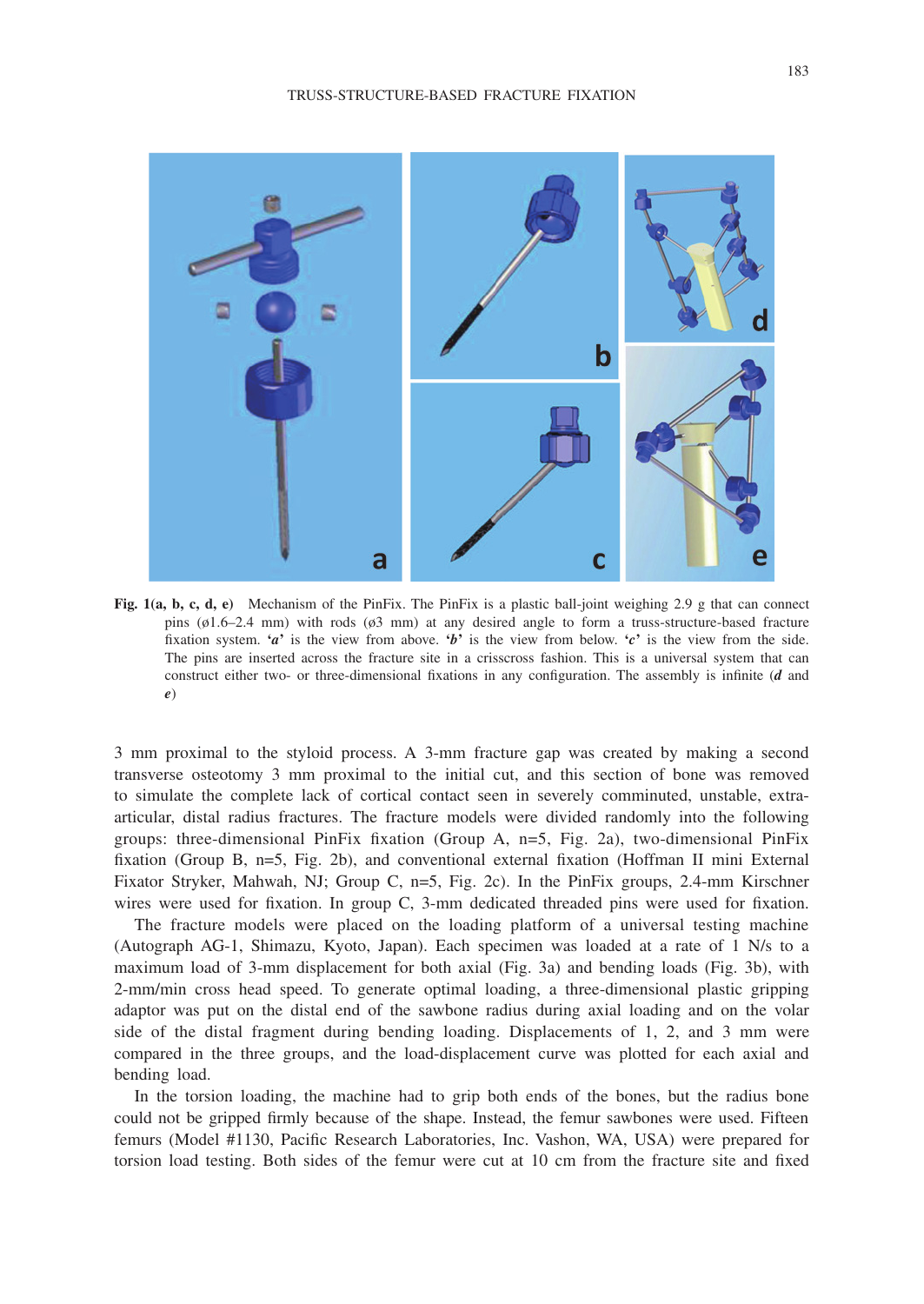

**Fig. 2(a, b, c)** The fracture models in mechanical loading tests The fracture models were divided randomly into the following groups: three-dimensional PinFix fixation (Group A, n=5, *a*), two-dimensional PinFix fixation (Group B, n=5, *b*), and conventional three-dimensional external fixation (Hoffman II mini External Fixator Stryker, Mahwah, NJ; Group C, n=5, *c*).



**Fig. 3(a, b, c)** Axial, bending, and torsion loading in mechanical loading tests

 Each specimen was loaded at a rate of 1 N/s to a maximum load of 3-mm displacement for both axial (*a*) and bending load (*b*), with 2-mm/min cross head speed. Torsion loading was applied as shown in **'***c***'**. Each specimen was loaded at a rate of 1 N/s to a maximum load of 25 N with a 2-cm moment arm in torsion.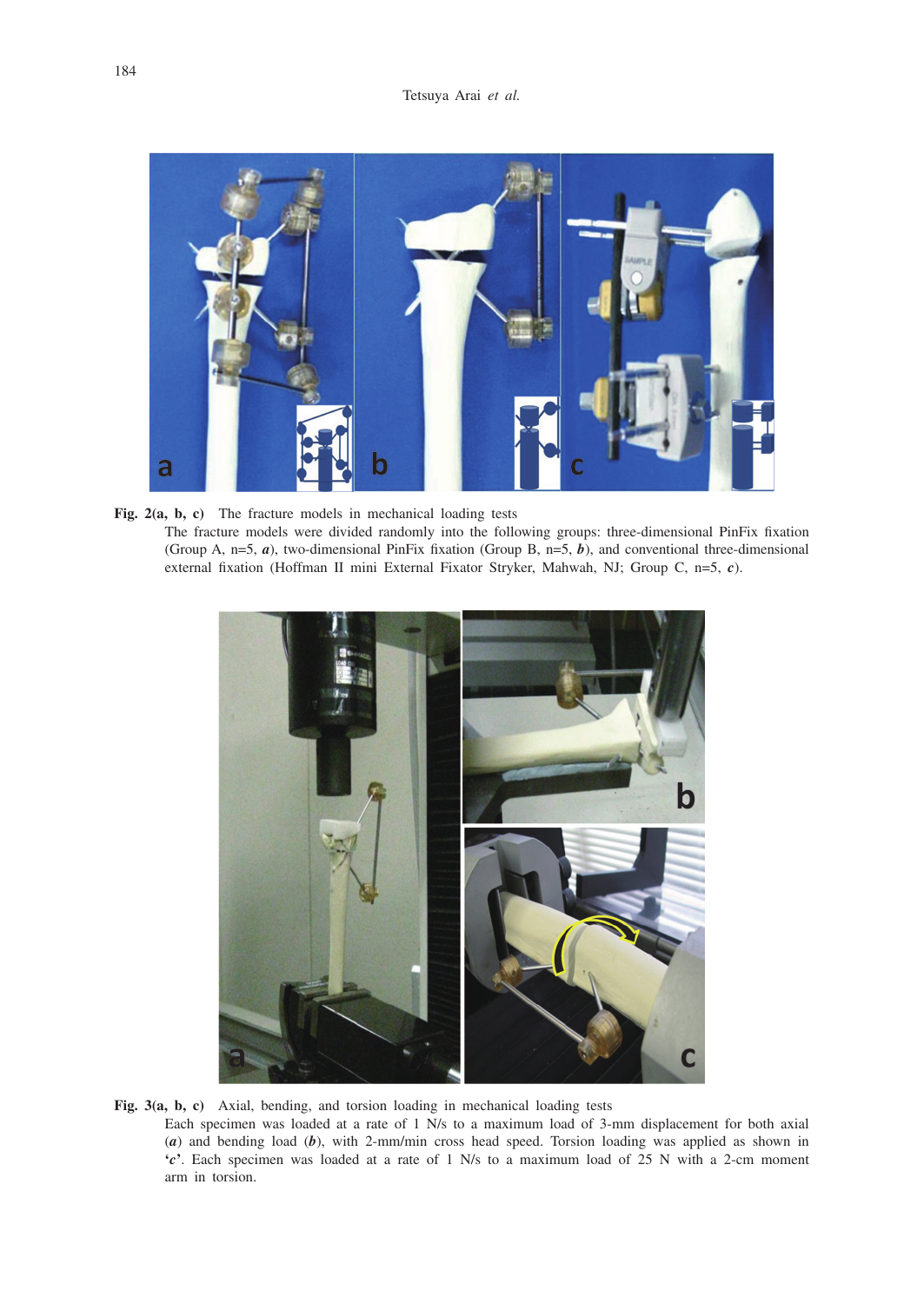using a metallic clamp of a testing machine (Low Capacity Torsion Testing Systems, Instron Japan, Kanagawa, Japan). The fracture fixation method using each fixator was tested in the same manner as the axial and bending loading. Torsion loading was applied as shown in Fig. 3c. Each specimen was loaded at a rate of 1 N/s to a maximum load of 25 N with a 2-cm moment arm in torsion. Rotations of 10 and 20 degrees were compared in the three groups, and the load-displacement curve was plotted.

#### *Finite element analysis*

Simulated cylindrical bone that consisted of cancellous and cortical bone was created on the computer (SolidWorks Simulation, Dassault Systemes SolidWorks Corp. Waltham, MA, USA). The material properties of cortical and cancellous bone were determined based on a previous report.23) The cylinder was divided into two parts to simulate the fracture. In order to fix the fracture, cantilever-frame-fixation (C.F.F) (Fig. 4a) or truss-frame- fixation (T.F.F) (Fig. 4b) was performed. The lower end of the cylinder was set to the cornerstone, and the other end received the load. The structures of the C.F.F were constructed with rods, connectors, and pins. All of them were made of Ti-6Al-4V. In contrast, the T.F.F was constructed with rods, connectors, and pins. The materials of each part were Ti-6Al-4V, PPSU, and SUS304, respectively.

The material properties in each construct are shown in Table 1.

Axial, bending, and torsion loading were applied. Fig. 5a and 5b show the each direction of the load to C.F.F and T.F.F. Axial load stress testing (100 N), bending load stress testing (100 N), and torsional load stress testing (2 N∙m) were performed. The stress of each part was recorded.

#### *Statistical analysis*

All values from the mechanical testing are expressed as means±standard deviation. Data were compared among the three groups using one-way analysis of variance (Excel 2010 statistics).



**Fig. 4(a, b)** Cantilever-frame-fixation (C.F.F. *a*) and truss-frame-fixation (T.F.F. *b*). The cylinder was divided into two parts to simulate the fracture. In order to fix the fracture, C.F.F. or T.F.F. was performed.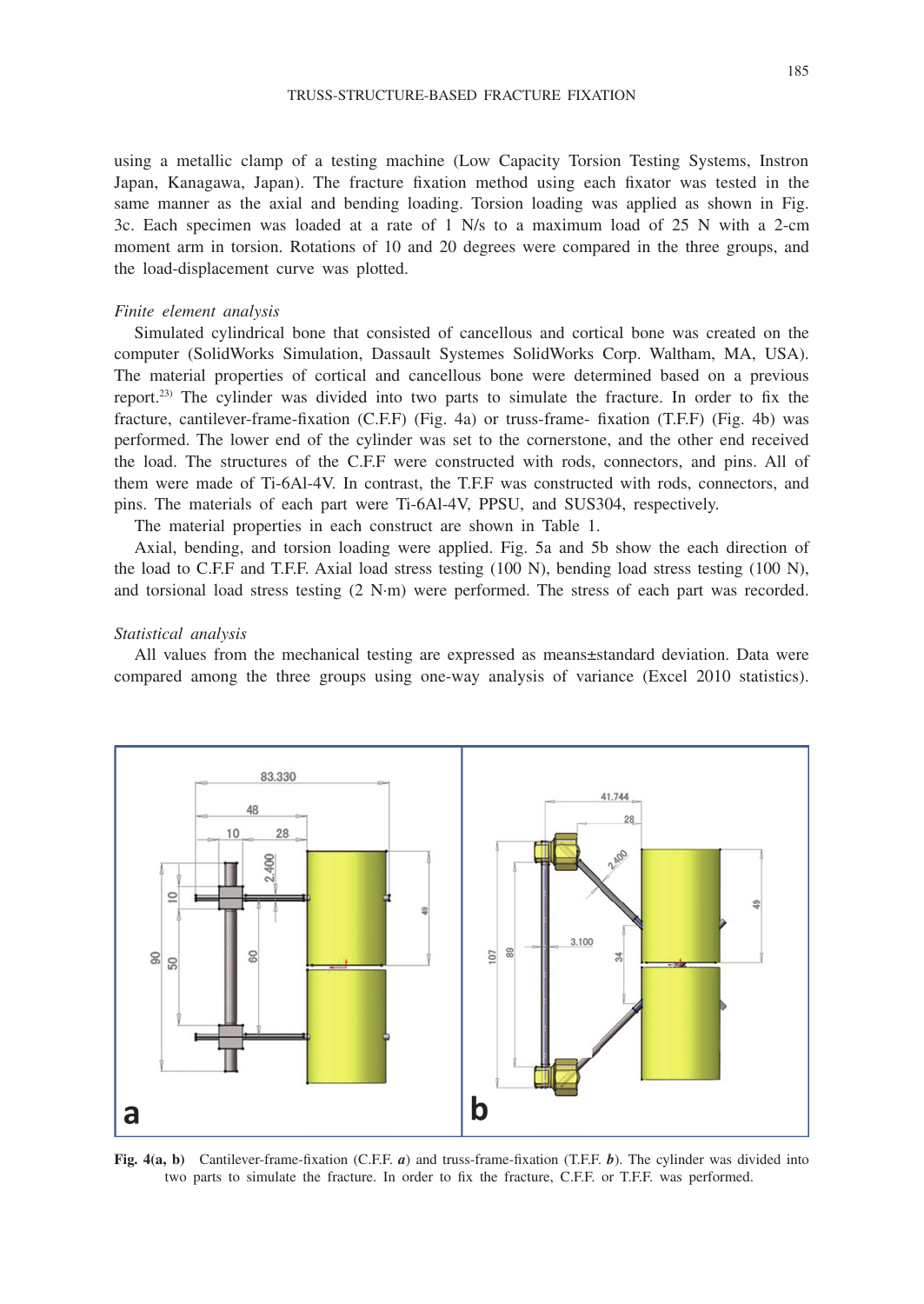The level of significance for all tests was set at  $p<0.05$ .



**Fig. 5(a, b)** Direction of the load.

**'***a***'** and **'***b***'** show the direction of the load to C.F.F. and T.F.F. Axial load stress testing (100 N), bending load stress testing (100 N), and torsional load stress testing (2 N∙m) were performed.

| Fixation<br>method                                                   | Parts                     | Material                   | Modulus of<br>elasticity<br>(N/mm <sup>2</sup> ) | Poisson's<br>ratio | Mass density<br>$(kg/m^3)$ | Tensile<br>strength<br>(N/mm <sup>2</sup> ) | Yield strength<br>(N/mm <sup>2</sup> ) |
|----------------------------------------------------------------------|---------------------------|----------------------------|--------------------------------------------------|--------------------|----------------------------|---------------------------------------------|----------------------------------------|
| Truss-frame-<br>fixation<br>(T.F.F:<br>PinFix)                       | Connector                 | <b>PPSU</b>                | 2350                                             | 0.3                | 1290                       | 70                                          |                                        |
|                                                                      | $\varphi$ 2.4mmK-<br>wire | <b>SUS304</b>              | 190000                                           | 0.29               | 8000                       | 517.017                                     | 206.807                                |
|                                                                      | $\varphi$ 3.1mm rod       | <b>Ti-6Al-4V</b>           | 110000                                           | 0.3                | 4430                       | 860                                         | 760                                    |
| Cantilever-<br>frame-fixation<br>(C.F.F.<br>Conventional<br>Fixator) | Connector                 |                            | 110000                                           | 0.3                | 4430                       | 860                                         | 760                                    |
|                                                                      | $\varphi$ 2.4mm Pin       | <b>Ti-6Al-4V</b>           |                                                  |                    |                            |                                             |                                        |
|                                                                      | φ5mm rod                  |                            |                                                  |                    |                            |                                             |                                        |
|                                                                      | <b>Bone</b>               | Human bone<br>(cortical)   | 17200                                            | 0.3                | 1640                       | 106                                         |                                        |
|                                                                      | Bone                      | Human bone<br>(cancellous) | 350                                              | 0.3                | 1020                       | 7                                           |                                        |

**Table 1** Material properties of each part in a finite element analysis

| <b>Table 2</b> Load applied to each portion |  |  |  |  |  |
|---------------------------------------------|--|--|--|--|--|
|---------------------------------------------|--|--|--|--|--|

|                |                    | Maximum stress (N/mm <sup>2</sup> ) |       |         |       |         |       |  |
|----------------|--------------------|-------------------------------------|-------|---------|-------|---------|-------|--|
|                |                    | Axial                               |       | Bending |       | Torsion |       |  |
|                |                    | C.F.F                               | T.F.F | C.F.F   | T.F.F | C.F.F   | T.F.F |  |
|                | Rod                | 436.0                               | 2.9   | 419.6   | 59.0  | 152.2   | 37.8  |  |
| $\overline{c}$ | Distal connector   | 823.8                               | 4.4   | 90.5    | 40.4  | 119.6   | 57.8  |  |
| 3              | Proximal connector | 848.4                               | 4.4   | 1061.0  | 35.3  | 109.0   | 57.9  |  |
| 4              | Pin-crossing-part  |                                     | 51.0  |         | 731.1 |         | 597.3 |  |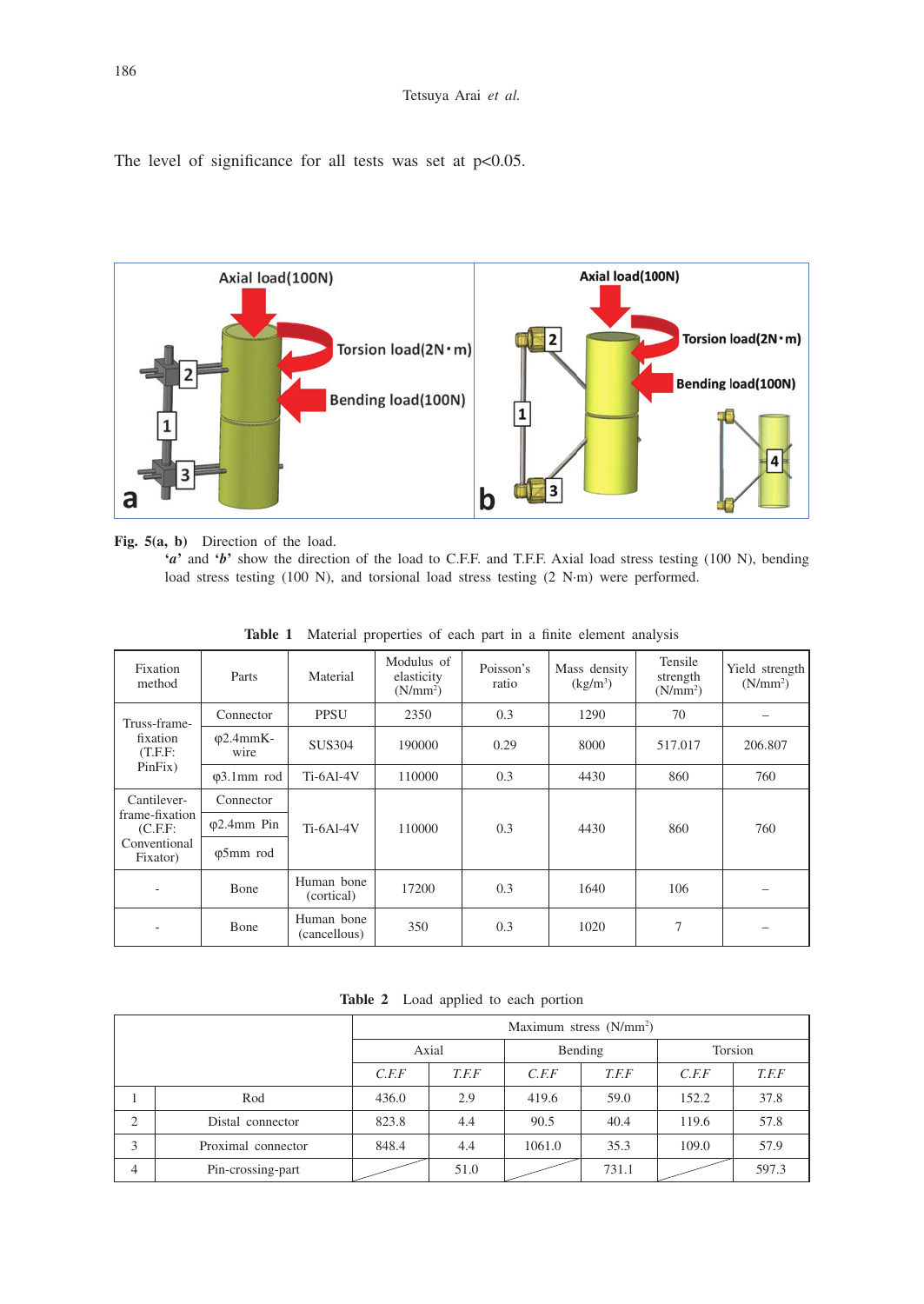### RESULTS

# *Mechanical loading tests*

*Axial loading:*

The load-displacement curve of the axial load is shown in Fig. 6. The load of 1-mm displacement for each group (A, B, C) with axial loading was  $102.3\pm24.1$  N,  $56.2\pm18.2$  N, and  $14.9\pm3.7$  N, respectively. That of 2-mm displacement was  $209.4\pm37.2$  N,  $120.5\pm16.5$  N, and  $30.3\pm3.9$  N, respectively, and 3-mm displacement was  $310.9\pm48.8$  N,  $181.3\pm41.0$  N, and 44.8±5.6 N, respectively.

Comparisons between Group A and C, and between Group B and C, at 1-mm, at 2-mm, and at 3-mm displacements showed significant differences, with p-values of  $p=0.0001$  and  $p=0.0134$ at 1 mm,  $p=0.0001$  and  $p=0.0111$  at 2 mm, and  $p=0.0001$  and  $p=0.0093$  at 3 mm, respectively.

### *Bending loading*

The load-displacement curve of the bending load is shown in Fig. 7. The load of 1-mm displacement for each group  $(A, B, C)$  in the bending loading was  $21.8\pm13.9$  N,  $17.3\pm5.4$  N, and  $12.3\pm0.5$  N, respectively. That of 2-mm displacement was  $55.1\pm22.2$  N,  $43.8\pm9.2$  N, and 23.7 $\pm$ 2.2 N, respectively, and 3-mm displacement was 98.9 $\pm$ 17.8 N, 68.5 $\pm$ 13.0 N, and 32.0 $\pm$ 3.1 N, respectively.

Comparisons between Group A and C and between Group B and C at 1-mm and 2-mm displacements did not show significant differences ( $p=0.2022$ ,  $p=0.4667$ , respectively). In contrast, significant differences were found at 3-mm displacement, with p-values of p=0.0001 and p=0.0061, respectively.

*Torsion loading:*



**Fig. 6** The load-displacement curves of the axial load. The meaning of each line is as follows: Group A (dotted line), Group B (continuous line), and Group C (long dashed dotted line). Comparisons of two different fixations for Group A and Group C and for Group B and Group C, demonstrate significant differences at 1-mm displacement (p=0.0001, p=0.0134, respectively), at 2-mm displacement (p=0.0001, p=0.0111), and at 3-mm displacement  $(p=0.0001, p=0.0093)$ .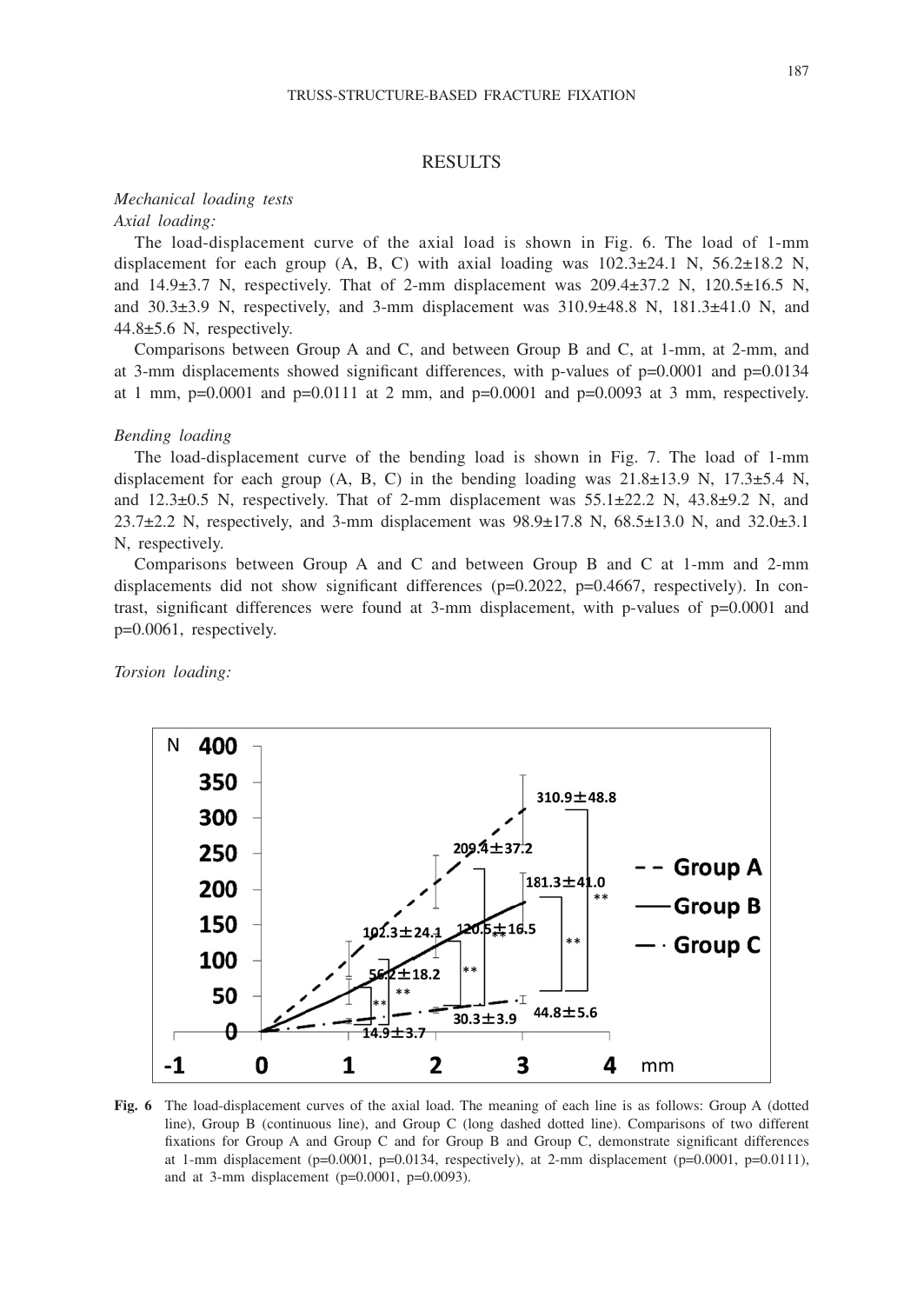

**Fig. 7** The load-displacement curves of the bending load. Comparisons of two different fixations for Group A and Group C and for Group B and Group C, show no significant differences at 1-mm displacement (p=0.2022, p=0.4667, respectively). Although there are no significant differences between PinFix and conventional fixators at 1-mm and 2-mm displacements, a significant difference is seen at 3-mm displacement between Group A and Group C ( $p=0.0001$ ) and between Group B and Group C ( $p=0.0061$ ).



 Comparisons of two different fixations for Group A and Group C and for Group B and Group C, demonstrate significant differences at 10 degrees rotation (p=0.0000, p=0.0012), at 20 degrees rotation  $(p=0.0001, p=0.0111)$ , and at 3-mm displacement  $(p=0.0000, p=0.0013)$ . The three-dimensional PinFix fixation is strongest in torsion loading.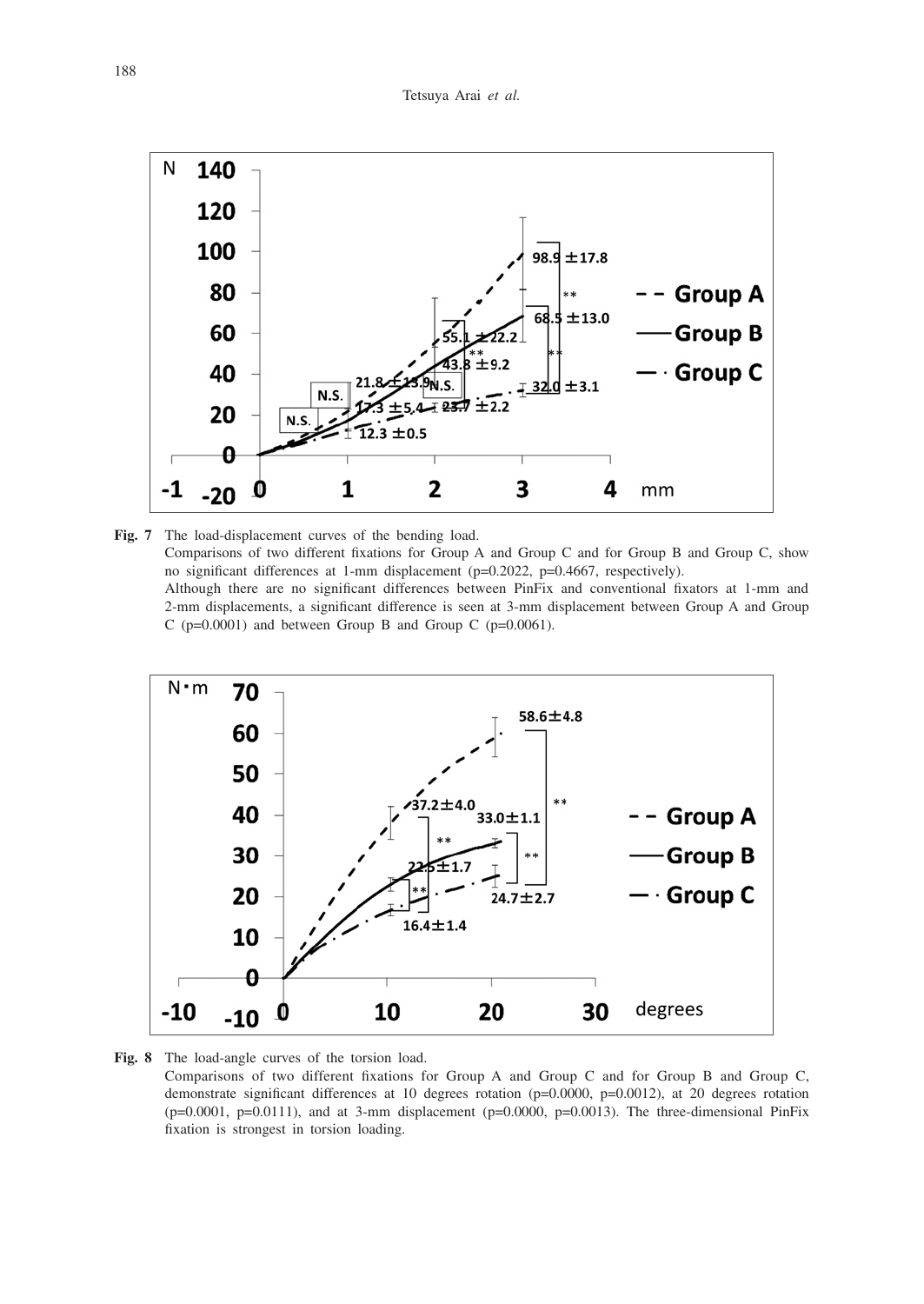The load-angle curve of torsion loading is shown in Fig. 8. The torque of 10-degree rotation for each group (A, B, C) in the torsion loading was  $37.2\pm4.0$  N⋅m,  $22.5\pm1.7$  N⋅m, and  $16.4\pm1.4$ N∙m, respectively. That of 20-degree rotation was 58.6±4.8 N∙m, 33.0±1.1 N∙m, and 24.7±2.7 N∙m, respectively.

Comparisons between Group A and C and between Group B and at 10-degree and 20-degree rotations demonstrated significant differences, with p-values of  $p<0.0000$  and  $p=0.0012$  at 10 degrees, and p=0.0001 and p=0.0111 at 20 degrees, respectively. The three-dimensional PinFix fixation was the strongest in torsion loading.

#### *Finite element analysis*

As can be seen in Tables 1 and 2, finite element analysis (FEA) showed remarkable differences in the stress distribution pattern between C.F.F and T.F.F. under all three loading conditions. In axial loading, stress in the rod was  $436.0 \text{ N/mm}^2$  in C.F.F, while that in T.F.F, was 2.9 N/mm<sup>2</sup>, and stress at the distal and proximal connectors of C.F.F was 823.8 N/mm<sup>2</sup> and 848.4 N/mm<sup>2</sup>, while stress at the distal and proximal connectors of T.F.F. were  $4.4 \text{ N/mm}^2$  and  $4.4 \text{ N/mm}^2$ , respectively. In bending loading, stress on the rod was 419.6 N/mm<sup>2</sup> in C.F.F, while that in T.F.F was 59.0 N/mm<sup>2</sup>, and stress at the distal and proximal connectors of C.F.F was 90.5 N/mm<sup>2</sup> and 1061.0 N/mm2 , respectively, while stress at the distal and proximal connectors of T.F.F. was 40.4  $N/mm<sup>2</sup>$  and 35.3  $N/mm<sup>2</sup>$ , respectively. In torsion loading, stress on the rod was 152.2  $N/mm<sup>2</sup>$  in C.F.F, while that in T.F.F was 37.8 N/mm<sup>2</sup>, and stress at the distal and proximal connectors of  $C.F.F$  was 119.6 N/mm<sup>2</sup> and 109.0 N/mm<sup>2</sup>, respectively, while stress at the distal and proximal connecters of C.F.F was 57.8 N/mm<sup>2</sup> and 57.9 N/mm<sup>2</sup>, respectively.

The results clearly demonstrated the differences between C.F.F. and T.F.F. under all three loading conditions. On the other hand, in T.F.F., a relatively high stress concentration takes place along the crossing pins inside the bone, with values of 51.0 N/mm<sup>2</sup> in axial loading, 731.1 N/mm<sup>2</sup> in bending loading, and 597.3 N/mm<sup>2</sup> in torsion loading. It appears that higher stress concentrations occur in rods and connectors in C.F.F, while the same happens in crossing pins inside the bone in T.F.F. These results indicate that the applied load is converted to a pure compression or tension load along the pins in the PinFix, thereby significantly reducing stress in members outside the bones.

#### DISCUSSION

Truss-frames are composed of triangles that are the simplest geometric figure that will not deform once the lengths of the sides are fixed. In comparison, a four-sided figure such as a cantilever-frame will change shape in response to external forces. Therefore, both the angles and the lengths must be firmly fixed to retain its shape.

Finite element analysis clearly showed high stress concentrations at the angles of the cantilever frame. In contrast, in the case of a truss frame, the mechanical stress is spread along the pins crossing the fracture site, and, therefore, less stress concentration occurs at the joints or along the rods. Therefore, the structure can be constructed using relatively small and weak connecting materials. Because of this, it was possible to make the PinFix with plastic parts as light as 3 g each. Despite the lightweight material used, all mechanical load testing clearly demonstrated that the PinFix truss fixation can better withstand mechanical stresses in all directions than can conventional external fixator systems.

In truss structure, it is noteworthy that the predicted axial force is significantly smaller than the bending or torsion force. This result could be explained by the law of the lever.<sup>24)</sup> In the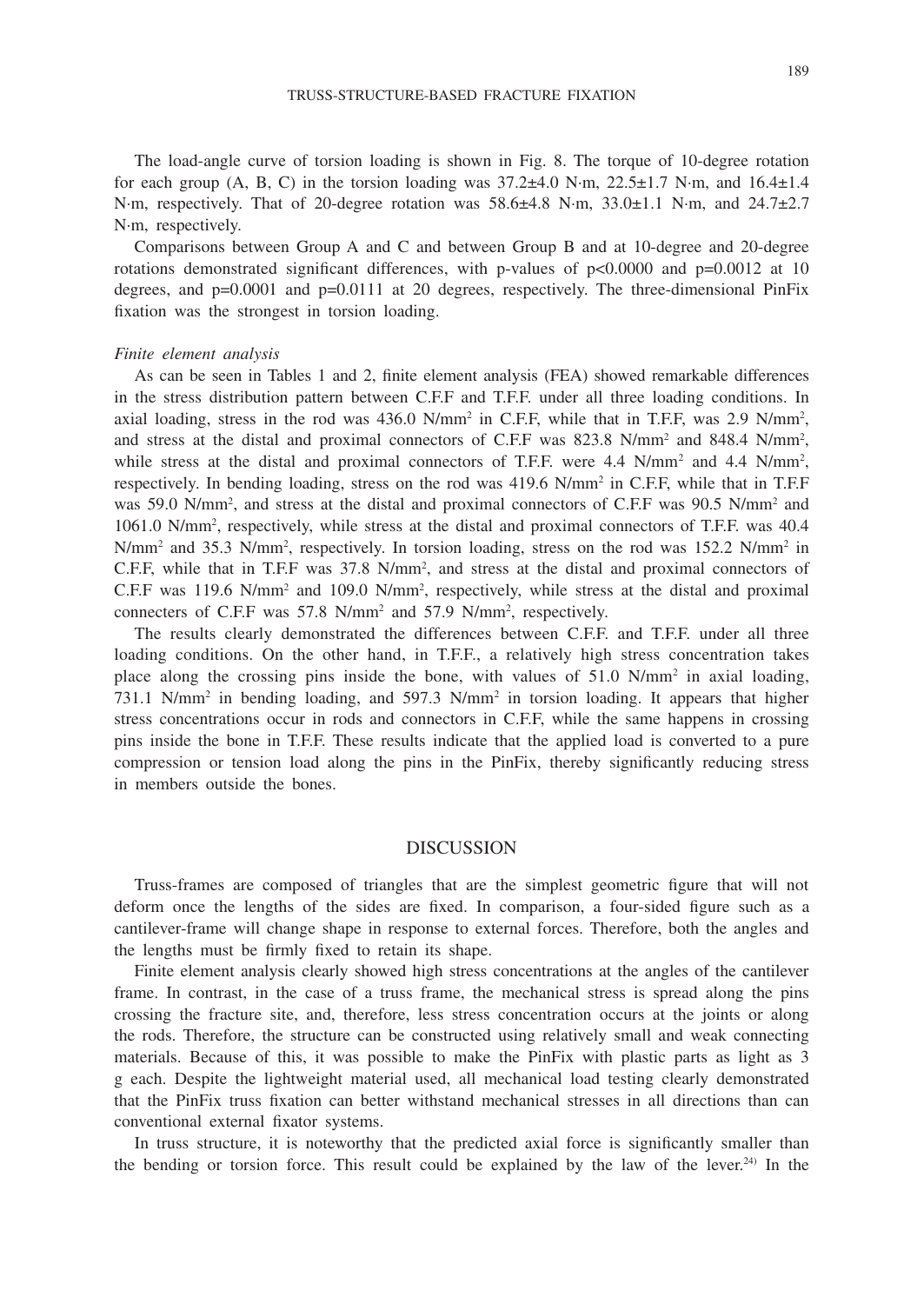case of axial load analysis, the axis of the applied load is almost collinear with the longitudinal axis of the bone. Therefore, the lever arm is practically zero. In contrast, in the case of bending and torsional load testing, the axis of the load is distant from the action point. A much larger lever arm in these tests results in much higher mechanical stress at the action point.

On the other hand, FEA showed a relatively high stress concentration along the pins around the cross part despite the fact that the two pins are not connected to each other within the bone in the PinFix. This reflects the physical characteristics of the truss, in which the applied deforming force is converted into pure compression or tension stress along the parts. This type of structure is widely used in a variety of truss constructions, such as Brown truss bridges.<sup>25, 26)</sup>

The mechanical loading test clearly showed the greater stiffness of the truss-frame, both of the three- and two-dimensional PinFix, than that of the cantilever-frame. In addition, the threedimensional PinFix was obviously stiffer than the two-dimensional PinFix. This indicates that a more robust structure can be constructed by combining the simple truss structures. In fact, according to Pouangare, $27$  a complex three-dimensional truss, alias 'the space-truss', can give constructions with extremely high strength.

In our mechanical study, sawbones were used. The main advantage<sup>28)</sup> of using sawbones is that their use has been well validated in comparisons with cadaver specimens, and they are considerably better represented in hand and upper extremity biomechanics research. In fact, a variety of problems with cadaver specimens have been pointed out, including high cost, tenuous availability, handling and storage challenges, and a remarkable degree of inter-specimen variability that reportedly exceeds 100% of the mean in some metrics.

Historically, crisscross pin fixation has been widely used in fracture management.13) It is a less invasive fracture fixation technique that can be performed at any medical facility that uses simple fracture treatment devices such as image intensifiers, drills, and Kirschner wires. In addition, the technique is also widely used during surgery to temporarily maintain reduction until internal fixation with plates is completed. The caveat is that it is much less reliable compared to other fracture techniques and almost always requires additional supports such as cast immobilization.29) However, once the PinFix is attached to the Kirschner wires, it instantaneously becomes a stronger supporting device compared to other fixation systems.

PinFix is not the only external fixator using the truss structure. The CPX system developed by Mirza et al. is a uniplane external fixation system that supports multiple, small, 1.6-mm cross-pins.30) Using a cadaveric fracture model, Strauss et al. compared the CPX system with volar locking plate fixation and concluded that there was no significant difference between the two fixation techniques. Their results also proved the mechanical advantages of a truss system. The problem of CPX is that it is a site-specific fracture fixation system. It can only be applied to a limited number of fracture types of the distal radius, such as AO type B2 or B3.31) In contrast, the PinFix can be used in various types and at various sites of fracture without requiring any special devices. Indeed, a distal radius fracture might be a good indication for the PinFix, and it can also be used for forearm, elbow, and humerus fractures.

This study clearly demonstrated the usefulness of introducing the basics of structural engineering to the designing of fracture fixation devices.

In conclusion, by taking the mechanical advantages of truss structures into consideration, a simple fracture fixation device, the PinFix, which can convert a simple cross pin fixation into an extremely robust external fixation system by inducing drastic changes in load distribution, was successfully developed.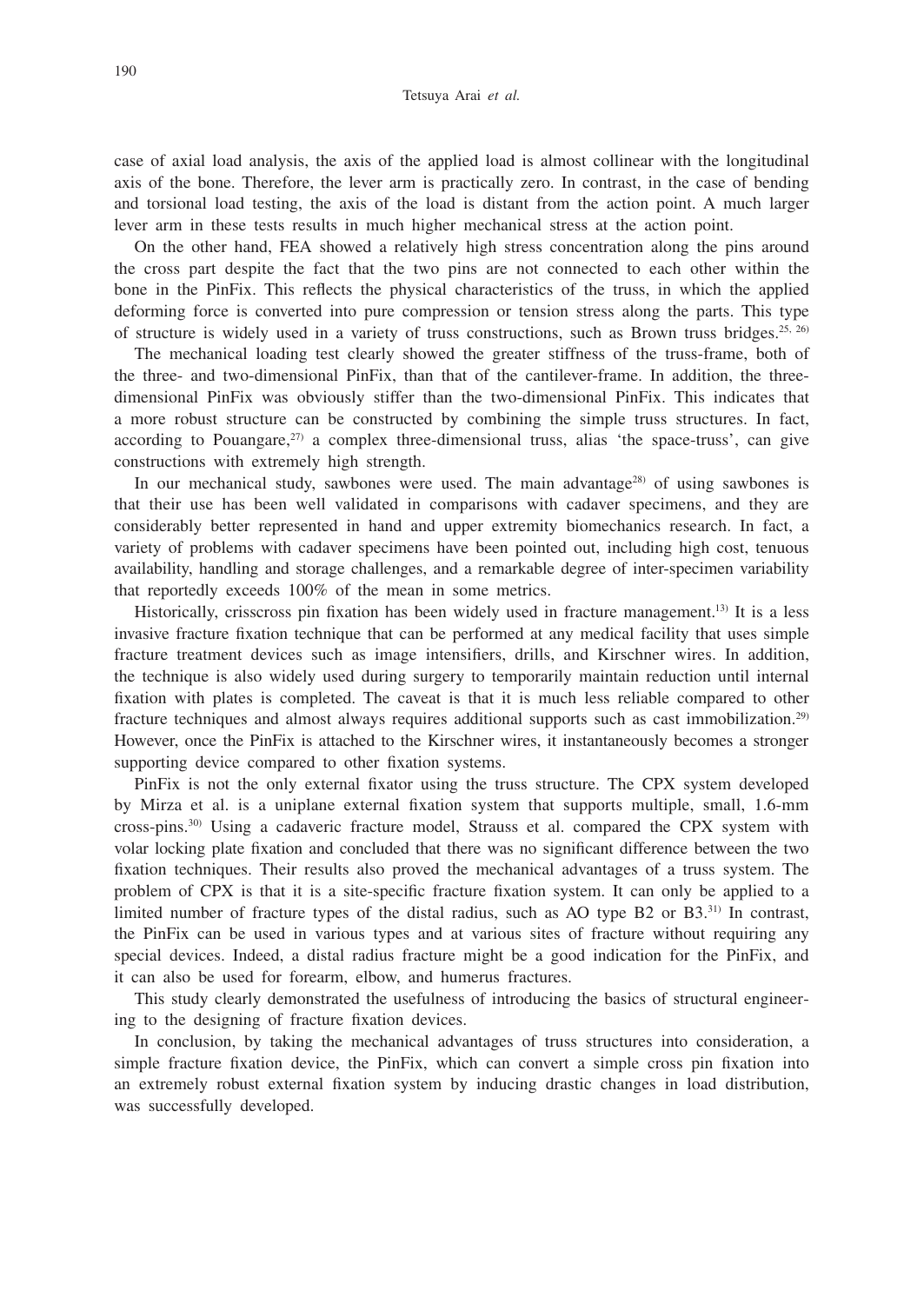#### ACKNOWLEDGEMENTS

None of the authors of this manuscript has received any type of support, benefits, or funding from any commercial party related directly or indirectly to the subject of this article.

#### **REFERENCES**

- 1) Worlock P, Slack R, Harvey L. The prevention of infection in open fractures: an experimental study of the effect of fracture stability. *Injury* 1994; 25: 31–38.
- 2) Miclau T, Martin RE. The evolution of modern plate osteosynthesis. *Injury* 1997; 28: S-A3-S-A6.
- 3) Reynders PA, Broos PLO. Healing of closed femoral shaft fractures treated with the AO unreamed femoral nail. A comparative study with the AO reamed femoral nail. *Injury* 2000; 31: 367–371.
- 4) Calder PR, Achan P, Barry M. Diaphyseal forearm fractures in children treated with intramedullary fixation: outcome of K-wire versus elastic stable intramedullary nail. *Injury* 2003; 34: 278–282.
- 5) Brooks KR, Capo JT, Warburton M. Internal fixation of distal radius fractures with novel intramedullary implants. *Clinical Orthopaedics Related Research* 2006; 445: 42–50.
- 6) Hamid R. Mostafavi CS. Crossed Pin Fixation of Displaced Supracondylar Humerus Fractures in Children. *Clinical Orthopaedics Related Research* 2000; 376: 56–61.
- 7) Tu YK, Lin CH, Su JI. Unreamed Interlocking Nail versus External Fixator for Open Type III Tibia Fractures. *The Journal of Trauma* 1995; 39: 361–367.
- 8) Michael S. Revolution in plate osteosynthesis: new internal fixator systems. *J Orthop Sci* 2003; 8: 252–258.
- 9) Koval KJ, Harrast JJ, Anglen JO. Fractures of the distal part of the radius. The evolution of practice over time. Where's the evidence? *J Bone Joint Surg American Volume* 2008; 90: 1855–1861.
- 10) Chung KC, Shauver MJ, Birkmeyer JD. Trends in the United States in the treatment of distal radial fractures in the elderly. *J Bone Joint Surg American Volume* 2009; 91: 1868–1873.
- 11) Faraj A. Percutaneous intramedullary fixation of metacarpal shaft fractures. *J Hand Surg* 1999; 24: 76–79.
- 12) Shalom S. Complications of K-wire fixation of fractures and dislocations in the hand and wrist. *Arch Orthop Trauma Surg* 2001; 121: 527–530.
- 13) Handoll HHG, Vaghela MV, Madhok R. Percutaneous pinning for treating distal radial fractures in adults (Review). *Cochrane Review* 2008: 1–70.
- 14) Handoll HHG, Huntley JS, Madhok R. External fixation versus conservative treatment for distal radial fractures in adults (Review). *Cochrane Review* 2008: 1–78.
- 15) Margic K. External fixation of closed metacarpal and phalangeal fractures of digits. A prospective study of one hundred consecutive patients. *J Hand Surg* 2006; 31: 30–40.
- 16) Wolfe SW, Austin G, Lorenze M. A Biomechanical Comparison of Different Wrist External Fixators With and Without K-Wire Augmentation. *J Hand Surg* 1999; 24A: 516–524.
- 17) Shama AA, Mander JB, Chen SS. Ambient vibration and seismic evaluation of a cantilever truss bridge. *Engineering Structures* 2001; 23: 1281–1292.
- 18) Wakabayashi M. Design of Earthquake-Resistant Buildings. The McGraw-Hill Companies, Inc 1986.
- 19) Colajanni P. Seismic response of braced frames with and without friction dampers. *Engng Struct* 1993; 17: 129–140.
- 20) Deb K, Gulati S. Design of truss-structures for minimum weight using genetic algorithms. *Finite Elements in Analysis and Design* 2001; 37: 447–465.
- 21) Gil L, Andreu A. Shape and cross-section optimisation of a truss structure. *Computers & Structures.* 2001; 79(7): 681–689.
- 22) Pedersen NL, Nielsen AK. Optimization of practical trusses with constraints on eigenfrequencies, displacements, stresses, and buckling. *Structural and Multidisciplinary Optimization* 2003; 25: 436–445.
- 23) Okazaki Y, Goto E, Doi K. Mechanical Simulation of Compression Hip Screw (CHS) and Hip Screw Nail (HSN). *Clinical Biomechanics* 2009; 30: 229–232 (in Japanese).
- 24) Westneat MW. A biomechanical model for analysis of muscle force, power output and lower jaw motion in fishes. *J Theoretical Biology* 2003; 223: 269–281.
- 25) Brown J. Truss Bridge. United States Patent Office 1857; Specification of letters Patent No17722.
- 26) Dylan M, Lamar BWS. Structural Analyses of Two Historic Covered Wooden Bridges. *Journal of Bridge Engineering* 2004; 9: 623–633.
- 27) Pouangare CC. New structural systems for tall buildings: the space-truss concept. *The Structural Design of*